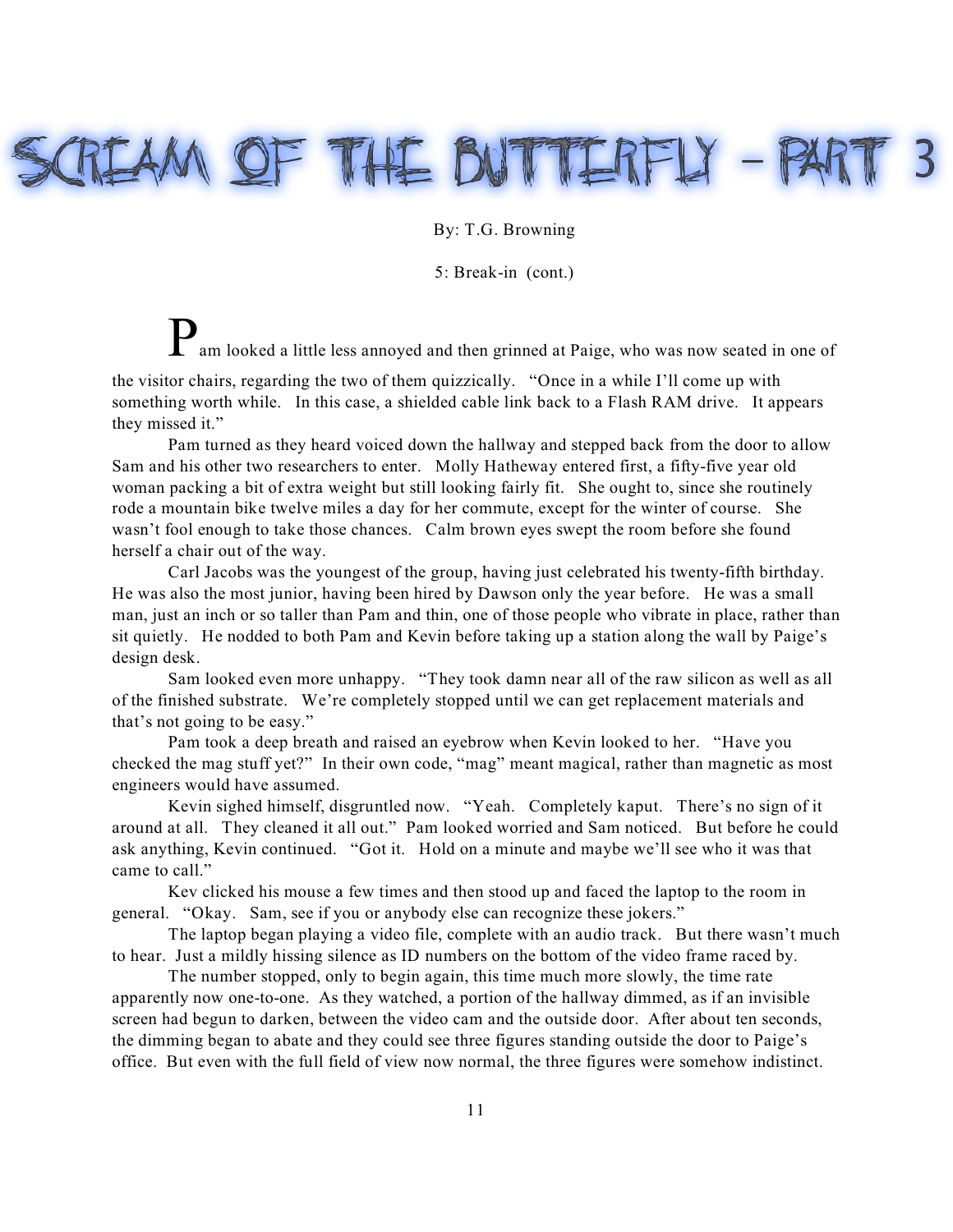One of them didn't appear to be human. His shoulders were huge and surmounted a terribly short torso atop very short legs. He couldn't have stood more than four feet in height. His hands were overlarge and the massive head sported hair that was a dirty brown, unclipped and wild. He resembled a dwarf as much as anything, but that still didn't truly describe the figure.

Sam sucked in a breath, just about the same time that Paige, Carl and Molly stiffened in surprise. "What the..."

"Quiet." Pam's voice was soft and low but still carried a ring of authority.

As they watched, one of the figures touched the doorknob and then turned to the others. He at least appeared a bit more distinctly now and was a man of about forty, with dark brown hair cut short and a heavily tanned face. The man appeared to be examining the hallway, eyes following the natural lines of the ceiling wall juncture and then sweeping the wall and doorway at the end of the hall. He cocked his head after a moment and then muttered something to the other two.

The third figure pulled something from a pocket and pointed it down the hall and... the laptop screen froze, the video file finished.

Nobody said anything for a full ten seconds before Pam softly muttered, "Judas Priest..."

## 6: Noise Level

Pam came back to the jeep, exiting the hotel lobby briskly and climbing into the driver's seat. She shook her head when a doorman looked at her quizzically and inclined her head back toward the lobby. She was waiting for Kevin who should have been right behind her.

They'd bustled all four researchers into cars and taken them in to downtown Boston, putting them up for the night at one of the best hotels. It took some fast-talking on the part of the two of them to explain why they were so anxious to get them away from the office — the place had been burglarized and shouldn't have held much interest to whoever had performed the break-in. At least, that's the way Sam and company had viewed it.

However, Kevin and Pam were adamant and even though they refused to explain exactly what they themselves planned to do, had persuaded Dawson to check in. Kevin had offered to foot the bill which had been some of a shock to both Sam Dawson and Pam both, but been refused as Sam took charge of the situation. After that video and then the subsequent evidence that Pam had dug out of the passive systems — systems that merely monitored a variety of conditions such as temperature, magnetic field, humidity and so forth — he'd realized that something more dangerous than a case of industrial espionage had taken place. According to the strip charts, the temperature in the hallway, Paige's office, his office and the storeroom had plunged to fifty below zero in the space of about ten seconds, remained there for almost an hour and only then slowly begun to warm up.

Pam wasn't sure which bothered Dawson more: The fact that it had happened or the fact that Kevin had something in place that could record it. Sam looked to be getting a bit skittish about both Kevin and Pam as well.

Kevin finally emerged and got in the jeep and Pam nodded to the doorman as she began to pull out. "Well, what's the plan?"

Kevin didn't answer immediately. He was lost in thought, not really seeing Pam or the route they were traveling while he tried to figure out just what they were up against. Pam gave him all of thirty seconds before she repeated her question and nudged him. "Wake up, Kev. I want to know what the plan is."

"Sorry. Just trying to figure things out."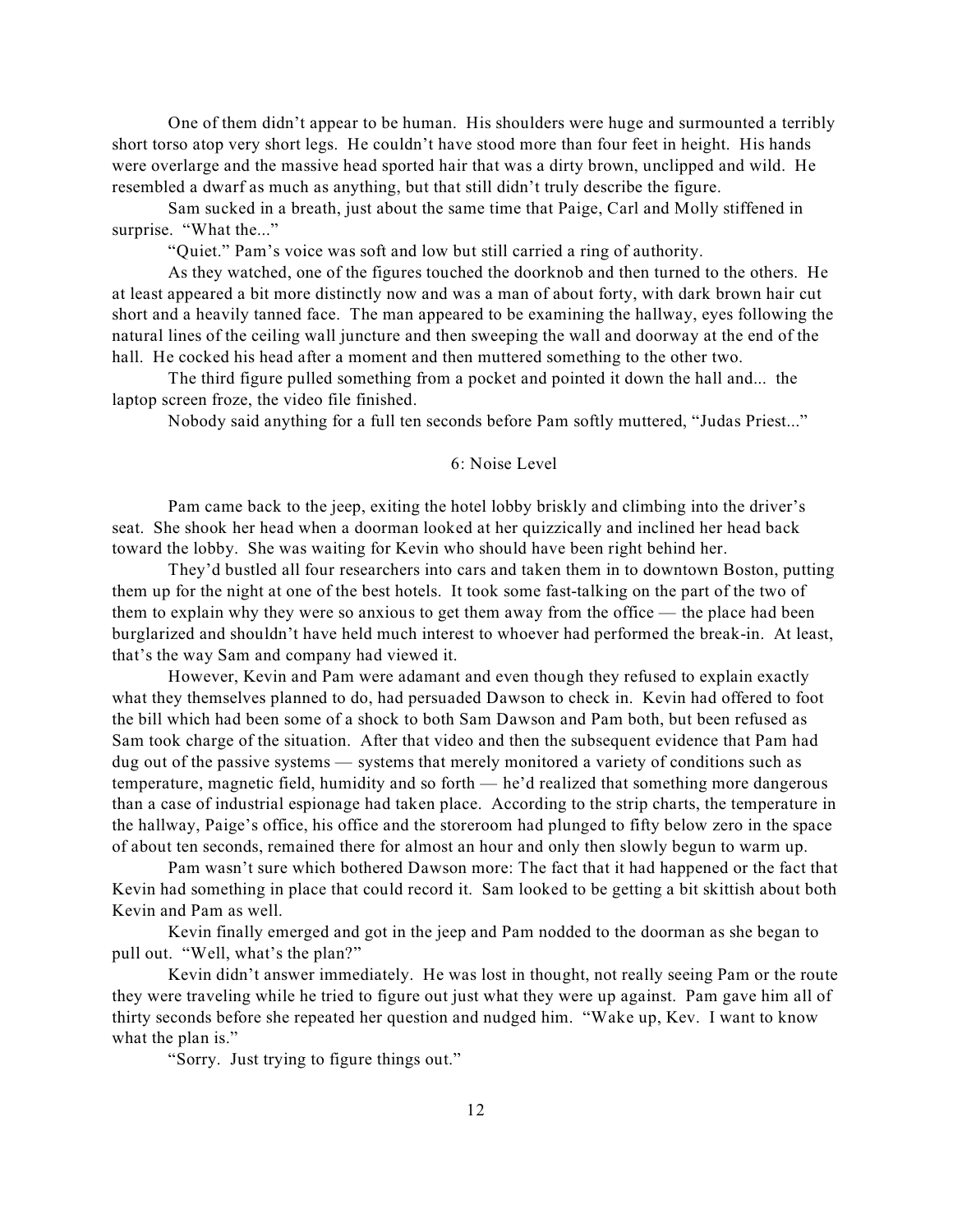"What's to figure? That was a dwarf in the video, correct?"

"No, it wasn't. I'm not sure what it was exactly. Some sort of earth elemental I'm not familiar with."

"Looked like a dwarf to me."

"No, it looked like what pop culture *thinks* a dwarf looks like. Actually, dwarves don't look all that much different from human beings. Just chunky and heavy."

"What about the strip recorder?"

Kevin sighed, braced himself as Pam shifted suddenly between two travel lanes and crossed the river. "That's what's got me worried. It's not in any pattern I know. Why the temperature drop? Why so much? If it was to hide evidence of what happened, it was a failure and stupid to boot. Low temperatures act to make background signal noises less obtrusive. That can't be the effect they were hoping for, can it?"

Pam frowned and then abruptly braked for a stop light. She turned to regard him. "No, but if they didn't know jack about electronics, they wouldn't know what to steal, would they? Contradiction."

She was silent for a moment and then suddenly said, "Unless they didn't get what they wanted."

Kevin regarded her for a moment. "Explain — you lost me."

"We've made the assumption that they were after proprietary information. Yet so far, the only actual evidence we've seen of theft has been the looting of the supplies. You had watchdog programs on board all of the computers. Maybe the computers weren't touched because they ran out of time or something went wrong. Or perhaps they didn't have the means to buck your stuff immediately available. That would explain not rapping the computers."

Kevin frowned, thinking about it. She had a good point. There was no indication at all that the burglars had actually spent any time on the computers. And he could check that by running the keystroke log and checking the timestamps. He said as much and Pam nodded. She took another turn, this one to the right and then followed up with one final right hand turn that brought her to Dawson Dynamics. They both jumped out and headed inside to check.

It took Kevin all of five minutes to determine that Pam had been right. They hadn't messed with any of the computers. While he was checking that, though, Pam made the discovery that all of the hard-copy files that related to patents, patent applications and Dawson's proprietary methods of doping silicon wafers, had been either trashed or stolen. They took stock.

The break-in had been magical as well as physical, had involved an earth elemental of some kind and the target might had been the doped silicon wafers. And for some reason, the burglars had found it necessary to lower the temperature to fifty below zero — why?

Kevin sighed after a moment's pause. "Energy. They were using the heat as an energy source for some reason. Likely to open a portal of some kind to leave."

Pam nodded. That made sense to her from what little she knew of the *magicks*. The energy used in a lot of spells had to come from somewhere. "Can we trace them?"

Kevin nodded slowly. "I think so. But I'll have to do a complete set up and it will take time. About an hour."

"Then let's get to it. The question remains: Is this just a robbery or is it something you have to take a stand in? One of those duties you're always talking about."

Kevin nodded. He had a gut feeling that this just might be one of those duties. "I don't know yet, but you could be right. In either case, we still need to know more and getting the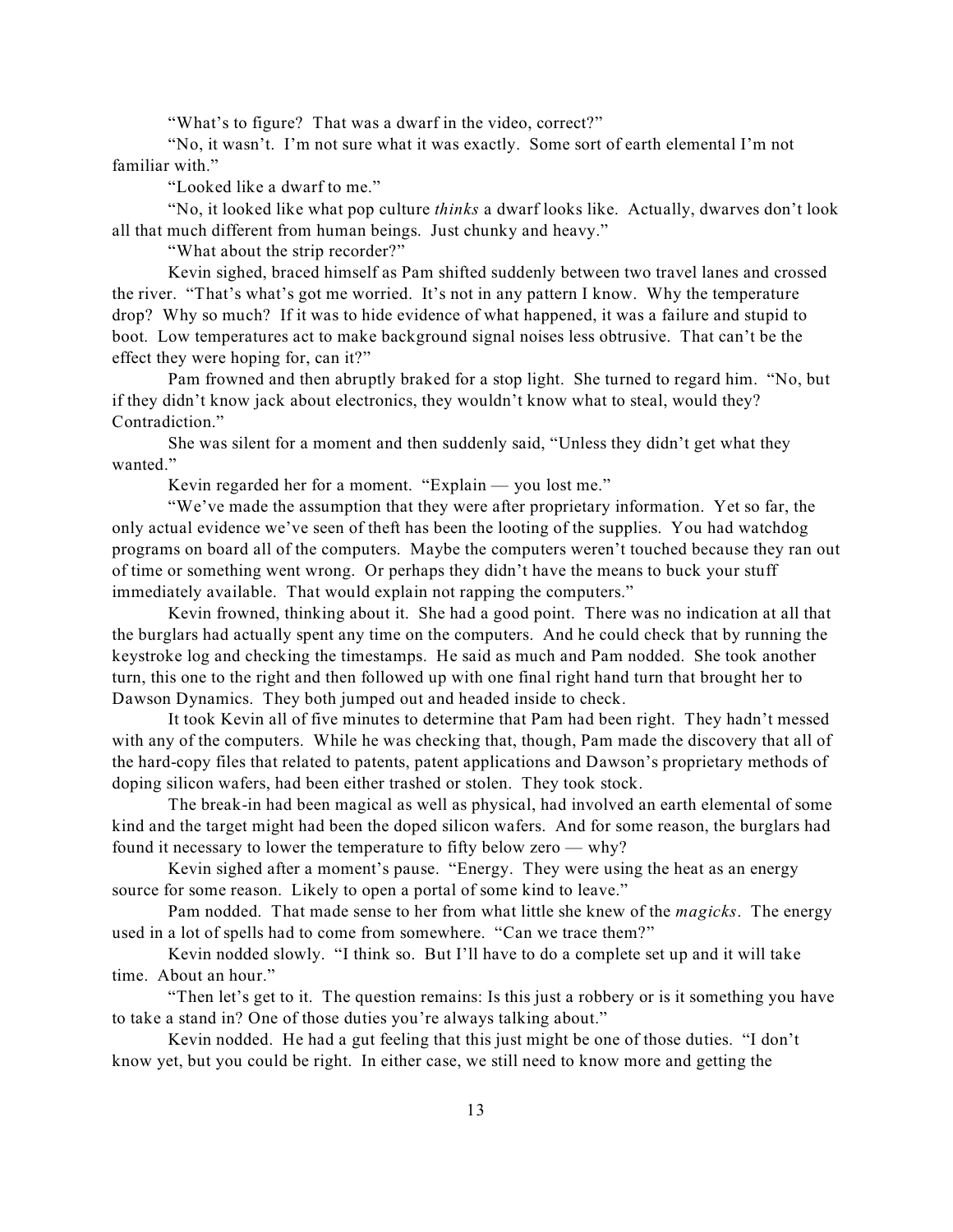information takes precedence now." For several seconds the two of them regarded each other and then they got to work.

For Pam's part, that meant a thorough check for any physical evidence; she started at the one place she'd found anything, so far — the doorway at the end of the hall where their electronics had been burned out.

After a puzzled five minutes, Pam gave up. The door had obviously been forced and the rapid freezing had left obvious signs — metal parts of the door had cooled at differing rates due to differences in materials and thickness, leaving screws broken or cracked and the hinges warped out of shape. On close inspection, she was amazed they'd been able to open and close the door at all. Parts of the hinges appeared to have crystallized unevenly and become extremely brittle.

Once beyond the hallway, she was presented with a large room used for conferences and lunch breaks, with three other doors leading off to a rest room, the main storage room and a heavily secured vault that was about five foot by five foot. That had been where the silicon wafers had been kept, as well as the patent applications and other sensitive hard copies. It had obviously been tossed looking for specific items and Pam took out her kit and began dusting for prints. She didn't hold out much hope of finding anything she could match since the method of entry had been primarily magical.

She'd been at work for about twenty minutes and had straightened up, stretching her back and shoulders, when she heard a soft sound from the direction of the other storeroom. She pivoted quickly, drew her Berretta and jacked a shell into the chamber. She flicked the safety off and then listened from behind the vault door. After a moment, she leaned her head to see out between the vault door and the frame.

Two men stood in the doorway to the other storeroom and both were armed with either mini-Uzis or some surplus cold-war, eastern bloc, mini-assault weapons. Both wore stocking caps that concealed their faces, leaving only opening for their eyes and mouth. Pam sighed to herself. They looked like a pair of macho gun nuts on a training mission. They also looked like they'd shoot the first thing that moved.

*Damn it to hell. I should have been prepared for this. We knew they might be back, but I didn't think to set up a radio link to Kev. Now I have to figure out a way to warn him and not get killed in the bargain.*

She maneuvered her Berretta to fire through the crack between the vault door and frame, sighted, decided that this was for real and snapped off five shots. She caught the lead figure at least three times, twice in the trunk and once in the head and missed with one of the other two bullets. The fifth shot took the second gunman in the chest and he was knocked back into the storeroom itself, out of sight.

*Lousy grouping, Pam. You're out of practice.*

He didn't look to be hurt that badly and Pam sucked in another breath. They had to be wearing body armor.

With no muzzle brake, the shots were thunderous in the vault and Pam was positive Kevin would hear them. Now, she had to shift position before return fire started up.

She never got a chance.

## 7: Elements

Kevin heard the shots and nearly leapt out of his skin. He'd been in the process of setting up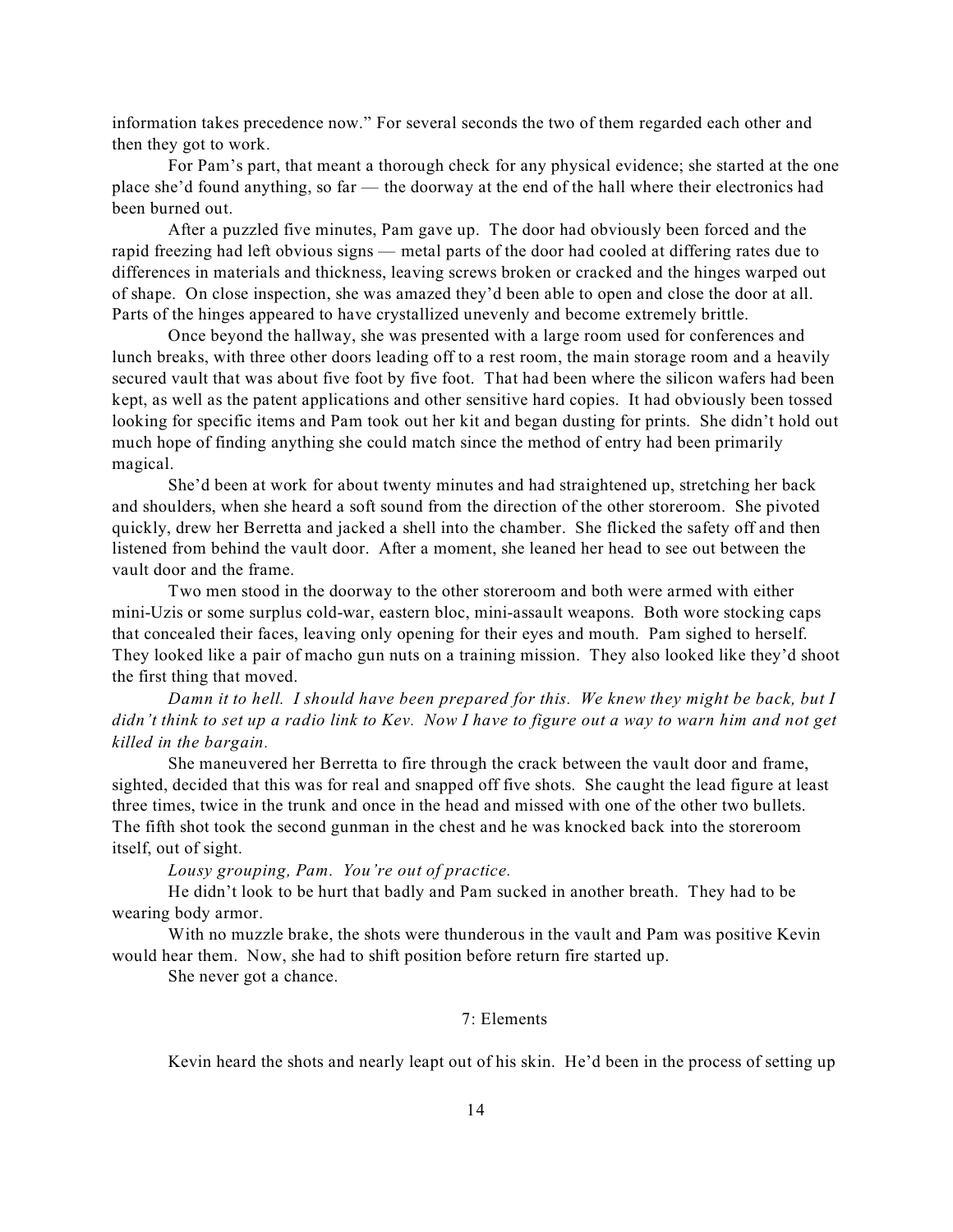a scrying spell to trace the pattern of movements that the thieves had made the night before. His first thought was that Pam had been ambushed but then he realized that it had been her Berretta he'd heard. He ought to know the sound of it by now; she'd drilled him in weapons twice a week for the past seven years and he knew far more than most people would think.

Not that he was proficient with them. He wasn't. But he was an expert with a variety of rather lethal spells and that mattered a great deal more in the long run. He grabbed for the amulet under his shirt, extracted it, and concentrated on the pattern on the face of it. When he had it firmly blazed in his mind, he muttered three ritual words in Coptic and was rewarded with a vision of the common room. Both the doors to the storeroom and the vault were open and he could see that one figure was rather messily dead in the doorway of the storeroom. Behind it, a second figure was getting to his knees, picking up a weapon and signaling frantically to someone behind him. As he watched, the figure crawled to the doorway and cut loose with two separate bursts from his weapon, pumping ten or fifteen rounds into the vault. Kevin paled when he heard them ricochet.

He reminded himself that he wasn't actually in the room and jerked his awareness back to his body and made for the hallway. As he ran for the end of the hall, he pulled in his strength and concentrated on a spell that would do a great deal of damage to everything within a five foot radius of it's impact and then came to an abrupt halt right outside the hallway door. His head rang from an impact with something unseen and stunned; he staggered back, slipped and landed on his back.

Lights played in his skull and for a moment, he was too stunned to realize that it was more than just the blow he was fighting. Someone was trying to take over his body.

Kevin laughed, though it sounded like a laugh only in his own mind. The sound he made was more of a croaking groan and as he managed to get his elbows underneath him, he struck back mentally, following the line of force to its source. They should never have tried to take him on that way.

As far as Kevin could tell, he had a natural talent for self-defense when it came to mental attacks. So far, he'd never found one that gave him more than a moment's pause to figure out a counter and react. There was something about his own person, his own personality and basic core that instinctively fought such attacks, with strength he normally could never hope to tap.

Some people can't be broken. They can't be forced. They can only be killed. The Soviets had found that to be the case in the seventy odd years of applied barbarism that had been the Gulag Archipelago and it was true. Some people were incapable of mentally submitting to mental coercion or brainwashing.

Kevin was one.

He streaked back along the force line and shattered a hastily erected mental shield into nothingness. The strength of his attack was awesome and totally out of his control. The magician who'd tried to bushwhack Kevin screamed a thin scream and collapsed, his brain totally fried as if by a lightening bold had hit him. His head *smoked*.

Kevin found himself once again in his own body and totally drained of strength. It was all he could do to continue leaning on his elbows and hold his head up. Through blurry vision he could see the conference room beyond the doorway but he could make out no details.

With a start, he realized that Pam could be hurt, wounded by that murderous blast of bullets and he started to struggle up, only to collapse to the floor. The best he could do was to turn over and laboriously push himself into a crawling position. Slowly, he worked his way around and began to crawl toward the doorway, his breath coming in gasps. Six inches closer.

A foot.